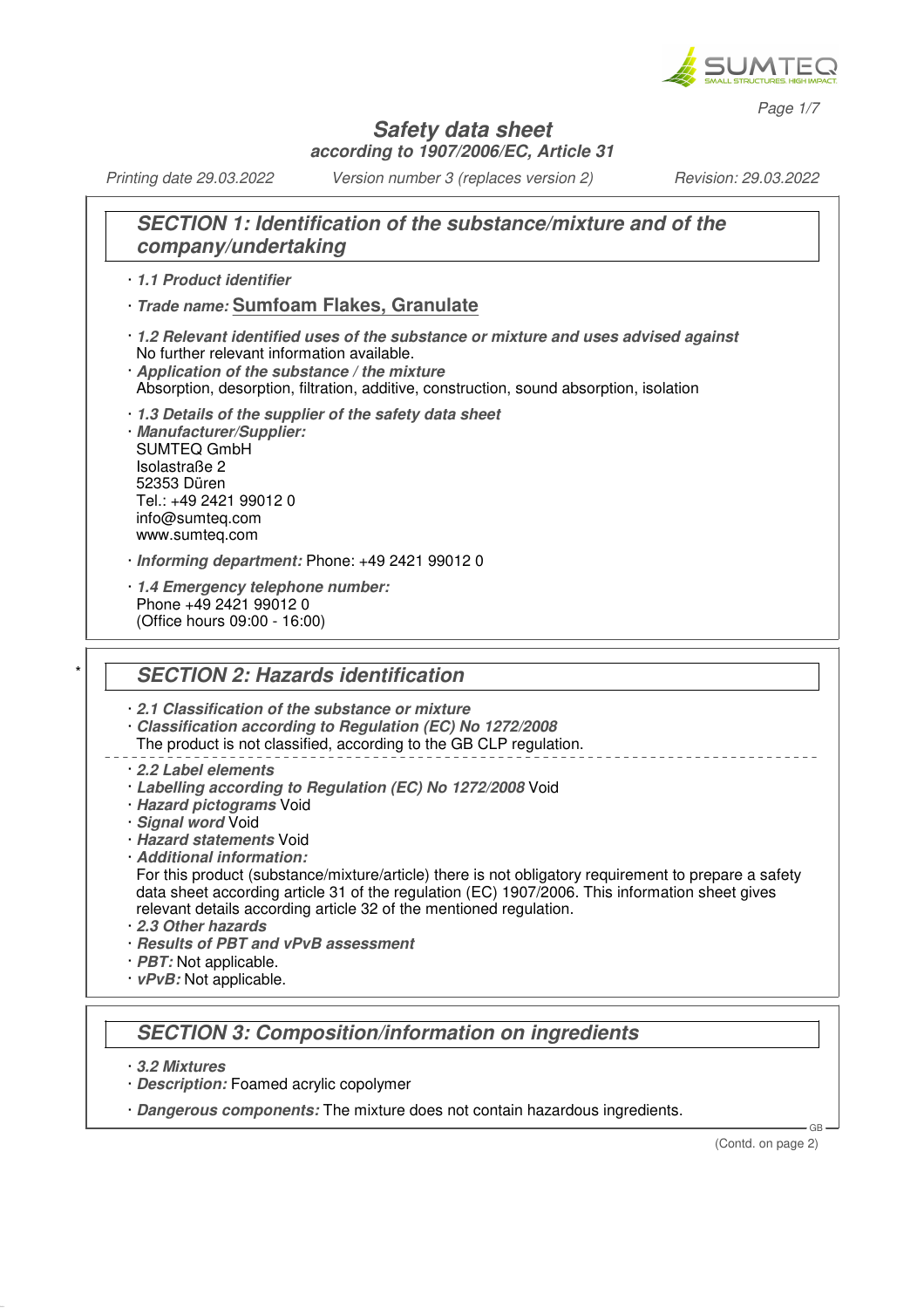*Printing date 29.03.2022 Version number 3 (replaces version 2) Revision: 29.03.2022*

### **Trade name: Sumfoam Flakes, Granulate**

(Contd. from page 1)

## **SECTION 4: First aid measures**

· **4.1 Description of first aid measures**

- · **General information** No special measures required.
- · **After inhalation** Supply fresh air; consult doctor in case of symptoms.
- · **After skin contact**

The product is not skin irritating.

Wash with water and soap.

· **After eye contact** Rinse opened eye for several minutes under running water.

Do not rub eyes dry, the mechanical stress can cause additional cornea damages.

- · **After swallowing** Rinse out mouth with water.
- In case of disorders get medical advice.
- · **4.2 Most important symptoms and effects, both acute and delayed** No further relevant information available.
- · **4.3 Indication of any immediate medical attention and special treatment needed** A symptomatic therapy is to be induced.

# **SECTION 5: Firefighting measures**

- · **5.1 Extinguishing media**
- · **Suitable extinguishing agents** Foam, CO₂, dry chemicals, water spray
- · **For safety reasons unsuitable extinguishing agents** Water with a full water jet.

· **5.2 Special hazards arising from the substance or mixture**

Formation of poisonous gases during heating or in fires.

Carbon monoxide and carbon dioxide

Under certain fire conditions, traces of other toxic gases cannot be excluded.

Do not inhale smoke and combustion products.

High dust levels may create potential for explosions.

- · **5.3 Advice for firefighters**
- · **Protective equipment:** Wear self-contained breathing apparatus.
- · **Additional information** Use water to keep fire exposed containers cool.

## **SECTION 6: Accidental release measures**

- · **6.1 Personal precautions, protective equipment and emergency procedures** Wear protective equipment. Keep unprotected persons away. Avoid inhalation of dusts.
- · **6.2 Environmental precautions:** Do not allow product to reach sewage system or water bodies. Do not allow to enter the ground/soil.
- · **6.3 Methods and material for containment and cleaning up:** Collect mechanically.
- Avoid dust generation.

Send for recovery or disposal in suitable containers.

- · **6.4 Reference to other sections**
- See Section 7 for information on safe handling
- See Section 8 for information on personal protection equipment.
- See Section 13 for information on disposal.

# **SECTION 7: Handling and storage**

· **7.1 Precautions for safe handling** Ensure good ventilation/exhaustion at the workplace.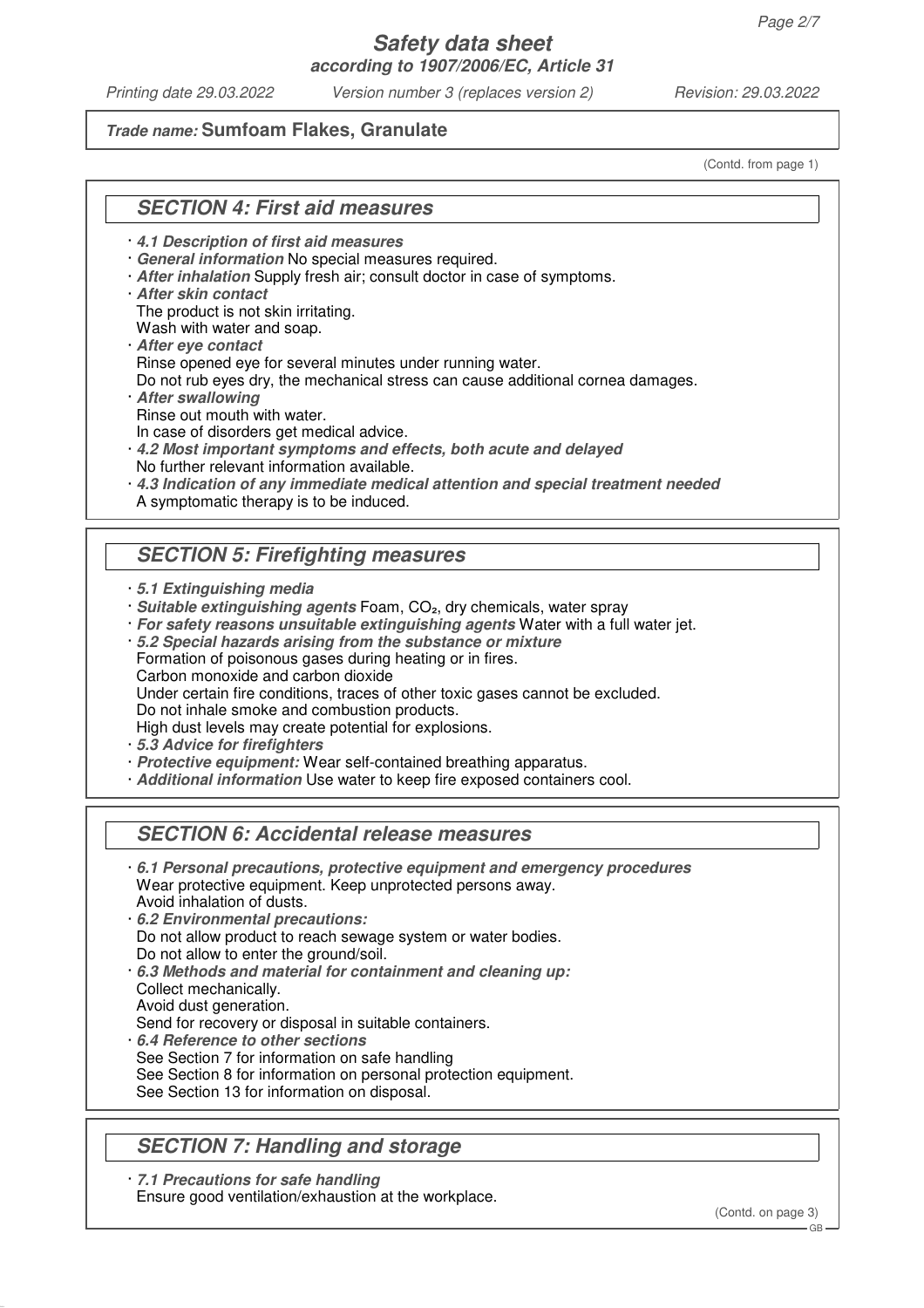*Printing date 29.03.2022 Version number 3 (replaces version 2) Revision: 29.03.2022*

# **Trade name: Sumfoam Flakes, Granulate**

| (Contd. from page 2)                                                                                                 |
|----------------------------------------------------------------------------------------------------------------------|
| Prevent formation of dust.                                                                                           |
| Any deposit of dust which cannot be avoided must be removed regularly.                                               |
| Avoid inhalation of dusts.                                                                                           |
| Avoid contact with eyes and skin.                                                                                    |
| · Information about protection against explosions and fires:                                                         |
| Keep away from sources of ignition - do not smoke.                                                                   |
| Protect against electrostatic charges.                                                                               |
| Dust can combine with air to form an explosive mixture.                                                              |
| At high concentrations of dust there is a risk of ignition.                                                          |
| 7.2 Conditions for safe storage, including any incompatibilities                                                     |
| · Storage                                                                                                            |
| · Requirements to be met by storerooms and containers: Keep container tightly closed.                                |
| · Information about storage in one common storage facility: Not required.                                            |
| · Further information about storage conditions:                                                                      |
| Protect from direct sunlight.                                                                                        |
| Store in cool, dry conditions in a well ventilated area.                                                             |
| · 7.3 Specific end use(s) No further relevant information available.                                                 |
|                                                                                                                      |
|                                                                                                                      |
| <b>SECTION 8: Exposure controls/personal protection</b>                                                              |
| 8.1 Control parameters                                                                                               |
| Components with limit values that require monitoring at the workplace:                                               |
| General threshold value for dust:                                                                                    |
| - respirable fraction: 1,25 mg/m <sup>3</sup>                                                                        |
| - inhalable fraction: 10 mg/m <sup>3</sup>                                                                           |
| · Additional information: The lists that were valid during the compilation were used as basis.                       |
|                                                                                                                      |
| 8.2 Exposure controls<br>· Appropriate engineering controls Ensure adequate ventilation, especially in closed rooms. |
| Individual protection measures, such as personal protective equipment                                                |
| · General protective and hygienic measures                                                                           |
| Do not eat, drink or smoke while working.                                                                            |
| Wash hands during breaks and at the end of the work.                                                                 |
| Wash hands always after use.                                                                                         |
| · Breathing equipment:                                                                                               |
| Approved dust respirators must be used for dusty conditions or if dust levels exceed established                     |
| standards.                                                                                                           |
| · Hand protection                                                                                                    |
| Protective gloves are recommended at frequent and/or long-term skin contact with the product.                        |
| · Material of gloves                                                                                                 |
| Nitrile rubber, NBR                                                                                                  |
| Chloroprene rubber, CR                                                                                               |
| Recommended thickness of the material: $\geq 0.1$ mm                                                                 |
| · Penetration time of glove material                                                                                 |
| With solid dry substances permeation is not to be expected. Therefore the breakthrough-time for                      |
| this protective glove has not been measured.                                                                         |
| · Eye/face protection Safety glasses                                                                                 |
| · Body protection: Protective work clothing.                                                                         |
|                                                                                                                      |
| <b>SECTION 9: Physical and chemical properties</b>                                                                   |
|                                                                                                                      |
| 9.1 Information on basic physical and chemical properties                                                            |
| <b>General Information</b>                                                                                           |
| White<br>· Colour:                                                                                                   |
| · Odour:<br>odourless                                                                                                |

(Contd. on page 4) GB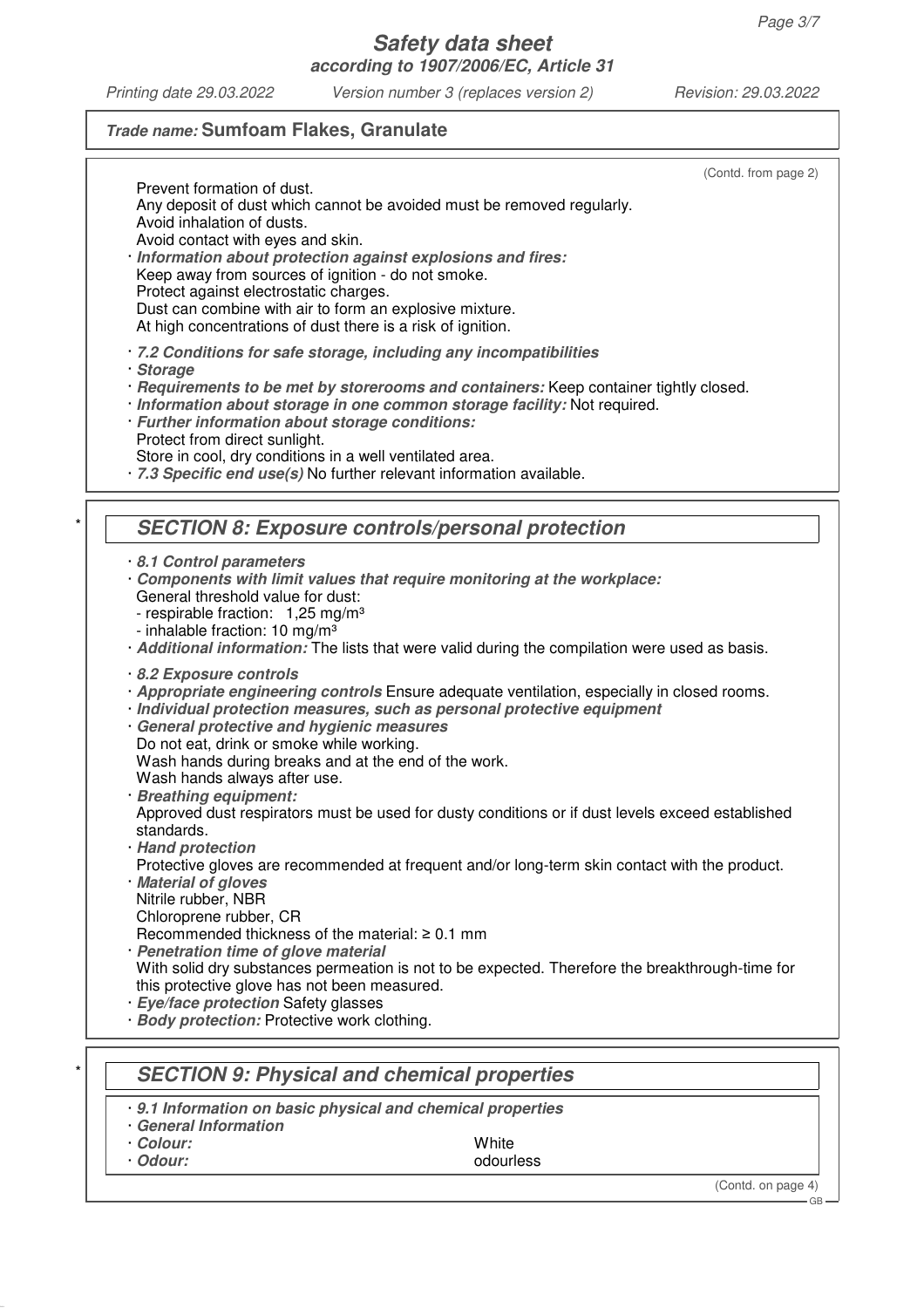*Printing date 29.03.2022 Version number 3 (replaces version 2) Revision: 29.03.2022*

# **Trade name: Sumfoam Flakes, Granulate**

|                                                 | (Contd. from page 3)                             |
|-------------------------------------------------|--------------------------------------------------|
| Odour threshold:                                | Not determined.                                  |
| · Melting point/freezing point:                 | Not determined                                   |
| · Boiling point or initial boiling point and    |                                                  |
| boiling range                                   | Not determined                                   |
| · Flammability                                  | combustible                                      |
|                                                 |                                                  |
| · Lower and upper explosion limit               |                                                  |
| · Lower:                                        | Not determined.                                  |
| · Upper:                                        | Not determined.                                  |
| · Flash point:                                  | Not applicable                                   |
| · Ignition temperature:                         | Not determined.                                  |
| · Decomposition temperature:                    | Not determined.                                  |
| $·$ SADT                                        |                                                  |
| $\cdot$ pH                                      | Not applicable.                                  |
| · Viscosity:                                    |                                                  |
| · Kinematic viscosity                           | Not applicable.                                  |
| · dynamic:                                      | Not applicable.                                  |
| · Solubility                                    |                                                  |
| · Water:                                        | Insoluble                                        |
| · Partition coefficient n-octanol/water (log    |                                                  |
| value)                                          | Not determined.                                  |
| · Vapour pressure:                              | Not applicable.                                  |
| Density and/or relative density                 |                                                  |
| • Density at 20 °C                              | 50 - 150 kg/m <sup>3</sup>                       |
| · Relative density                              | Not determined.                                  |
| · Vapour density                                | Not applicable.                                  |
|                                                 |                                                  |
| . 9.2 Other information                         |                                                  |
| · Appearance:                                   |                                                  |
| · Form:                                         | Solid                                            |
| · Important information on protection of health |                                                  |
| and environment, and on safety.                 |                                                  |
| · Self-inflammability:                          | Not determined.                                  |
| · Explosive properties:                         | Product is not explosive. However, formation of  |
|                                                 | explosive air/dust mixtures is possible.         |
|                                                 | When handling dry product in powder form take    |
|                                                 | precautionary measures against static discharges |
|                                                 | to avoid ignitions and dust explosions.          |
| ∙ VOC EU                                        |                                                  |
| Solids content:                                 | 100.0%                                           |
|                                                 |                                                  |
| Change in condition<br><b>Evaporation rate</b>  |                                                  |
|                                                 | Not applicable.                                  |
| · Information with regard to physical hazard    |                                                  |
| classes                                         |                                                  |
| · Explosives                                    | Void                                             |
| · Flammable gases                               | Void                                             |
| · Aerosols                                      | Void                                             |
| Oxidising gases                                 | Void                                             |
|                                                 | Void                                             |
| · Gases under pressure                          |                                                  |
| · Flammable liquids                             | Void                                             |
| · Flammable solids                              | Void                                             |
| · Self-reactive substances and mixtures         | Void                                             |
| · Pyrophoric liquids                            | Void                                             |
| · Pyrophoric solids                             | Void                                             |
| · Self-heating substances and mixtures          | Void                                             |
| · Substances and mixtures, which emit           |                                                  |
| flammable gases in contact with water           | Void                                             |
| <b>Oxidising liquids</b>                        | Void                                             |
|                                                 |                                                  |

(Conta. on page

GB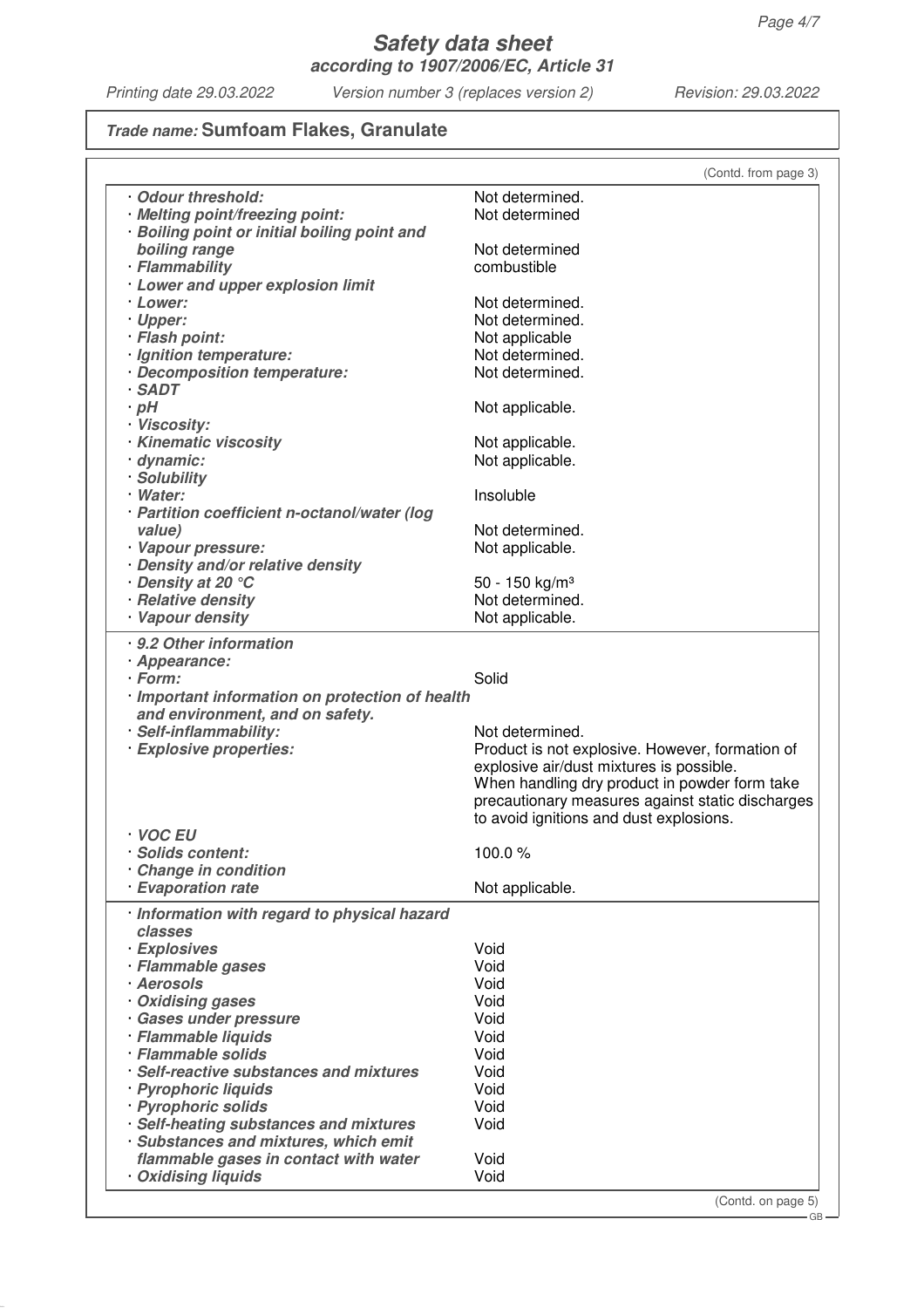*Printing date 29.03.2022 Version number 3 (replaces version 2) Revision: 29.03.2022*

(Contd. from page 4)

### **Trade name: Sumfoam Flakes, Granulate**

| Oxidising solids |  | Void |
|------------------|--|------|
|------------------|--|------|

- · **Organic peroxides** Void
- · **Corrosive to metals** Void
- **· Desensitised explosives** · **Other safety characteristics**
- · **Formation of explosible dust/air mixtures** Highly flammable dust

Inflammable by electrostatic discharge: Spark discharge Propagating brush discharges Cone discharges

## **SECTION 10: Stability and reactivity**

- · **10.1 Reactivity** No further relevant information available.
- · **10.2 Chemical stability**
- · **Thermal decomposition / conditions to be avoided:**
- No decomposition if used and stored according to specifications.

Avoid direct sunlight, heat and ignition sources.

- Under normal conditions of use and storage (dry) the product is stable.
- · **10.3 Possibility of hazardous reactions** No dangerous reactions known
- · **10.4 Conditions to avoid** No further relevant information available.
- · **10.5 Incompatible materials:** No further relevant information available.
- · **10.6 Hazardous decomposition products:**
- None in case of intended use and storage in compliance with instructions.

# **SECTION 11: Toxicological information**

- · **11.1 Information on hazard classes as defined in Regulation (EC) No 1272/2008**
- · **Acute toxicity** Based on available data, the classification criteria are not met.
- · **Skin corrosion/irritation** Based on available data, the classification criteria are not met.
- · **Serious eye damage/irritation** Based on available data, the classification criteria are not met.
- · **Respiratory or skin sensitisation** Based on available data, the classification criteria are not met.
- · **Germ cell mutagenicity** Based on available data, the classification criteria are not met.
- · **Carcinogenicity** Based on available data, the classification criteria are not met.
- · **Reproductive toxicity** Based on available data, the classification criteria are not met.
- · **STOT-single exposure** Based on available data, the classification criteria are not met.
- · **STOT-repeated exposure** Based on available data, the classification criteria are not met.
- · **Aspiration hazard** Based on available data, the classification criteria are not met.
- · **11.2 Information on other hazards**
- · **Endocrine disrupting properties**

None of the ingredients is listed.

# **SECTION 12: Ecological information**

- · **12.1 Toxicity**
- · **Aquatic toxicity:** No further relevant information available.
- · **12.2 Persistence and degradability** Heavily biodegradable
- · **Other information:** There are no data available about the preparation.
- · **12.3 Bioaccumulative potential** No further relevant information available.
- · **12.4 Mobility in soil** No further relevant information available.
- · **12.5 Results of PBT and vPvB assessment**
- · **PBT:** Not applicable.
- · **vPvB:** Not applicable.

(Contd. on page 6)

 $-$  GB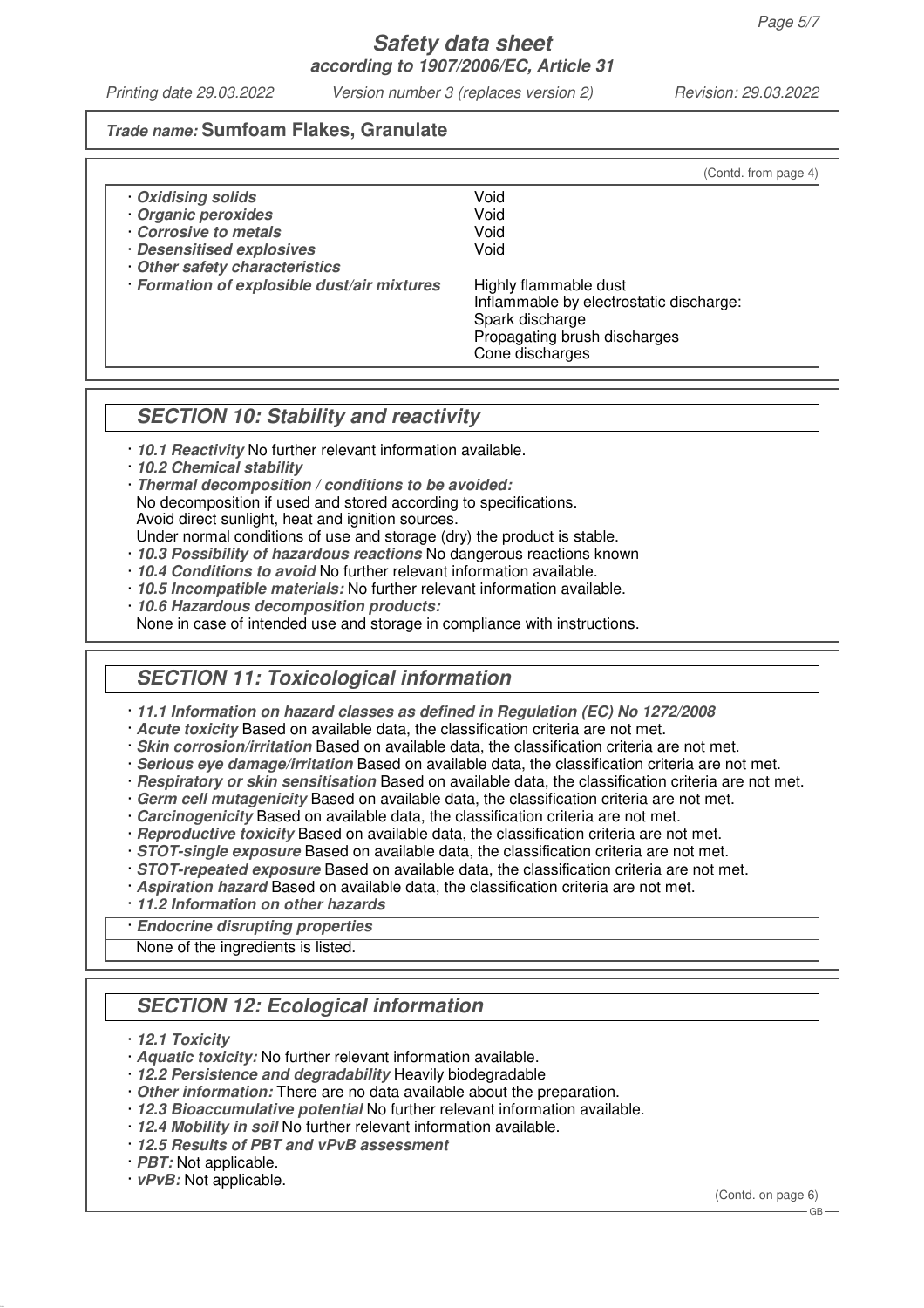*Printing date 29.03.2022 Version number 3 (replaces version 2) Revision: 29.03.2022*

### **Trade name: Sumfoam Flakes, Granulate**

(Contd. from page 5)

· **12.6 Endocrine disrupting properties**

For information on endocrine disrupting properties see section 11.

· **12.7 Other adverse effects**

· **Additional ecological information:**

· **General notes:** Generally not hazardous for water.

## **SECTION 13: Disposal considerations**

· **13.1 Waste treatment methods**

· **Recommendation**

The waste code numbers mentioned are recommendations based on the probable use of the product.

Can be burnt with household garbage after consulting with the operator of the waste disposal facility and the pertinent authorities and under adherence to the necessary technical regulations. Depending on the application the regulation for the absorbed media apply.

· **European waste catalogue**

| 07 00 00  | <b>WASTES FROM ORGANIC CHEMICAL PROCESSES</b>                                                                                                            |
|-----------|----------------------------------------------------------------------------------------------------------------------------------------------------------|
| 07 02 00  | wastes from the MFSU of plastics, synthetic rubber and man-made fibres                                                                                   |
| 07 02 13  | waste plastic                                                                                                                                            |
|           | 15 00 00   WASTE PACKAGING; ABSORBENTS, WIPING CLOTHS, FILTER MATERIALS AND<br>PROTECTIVE CLOTHING NOT OTHERWISE SPECIFIED                               |
| 15 02 00  | absorbents, filter materials, wiping cloths and protective clothing                                                                                      |
| 15 02 02* | absorbents, filter materials (including oil filters not otherwise specified), wiping cloths,<br>protective clothing contaminated by hazardous substances |

· **Uncleaned packagings:**

· **Recommendation:**

Dispose of packaging according to regulations on the disposal of packagings.

Non contaminated packagings can be used for recycling.

Packagings that cannot be cleaned are to be disposed of in the same manner as the product.

| 14.1 UN number or ID number       |                 |  |
|-----------------------------------|-----------------|--|
| <b>ADR/ADN, IMDG, IATA</b>        | Void            |  |
| 14.2 UN proper shipping name      |                 |  |
| <b>ADR/ADN, IMDG, IATA</b>        | Void            |  |
| · 14.3 Transport hazard class(es) |                 |  |
| <b>ADR/ADN, ADN, IMDG</b>         |                 |  |
| · Class                           | Void            |  |
| · IATA                            |                 |  |
| · Class                           | Void            |  |
|                                   | Not Restricted. |  |
| 14.4 Packing group                |                 |  |
| <b>ADR/ADN, IMDG, IATA</b>        | Void            |  |
| 14.5 Environmental hazards:       | Not applicable. |  |
| 14.6 Special precautions for user | Not applicable. |  |

GB